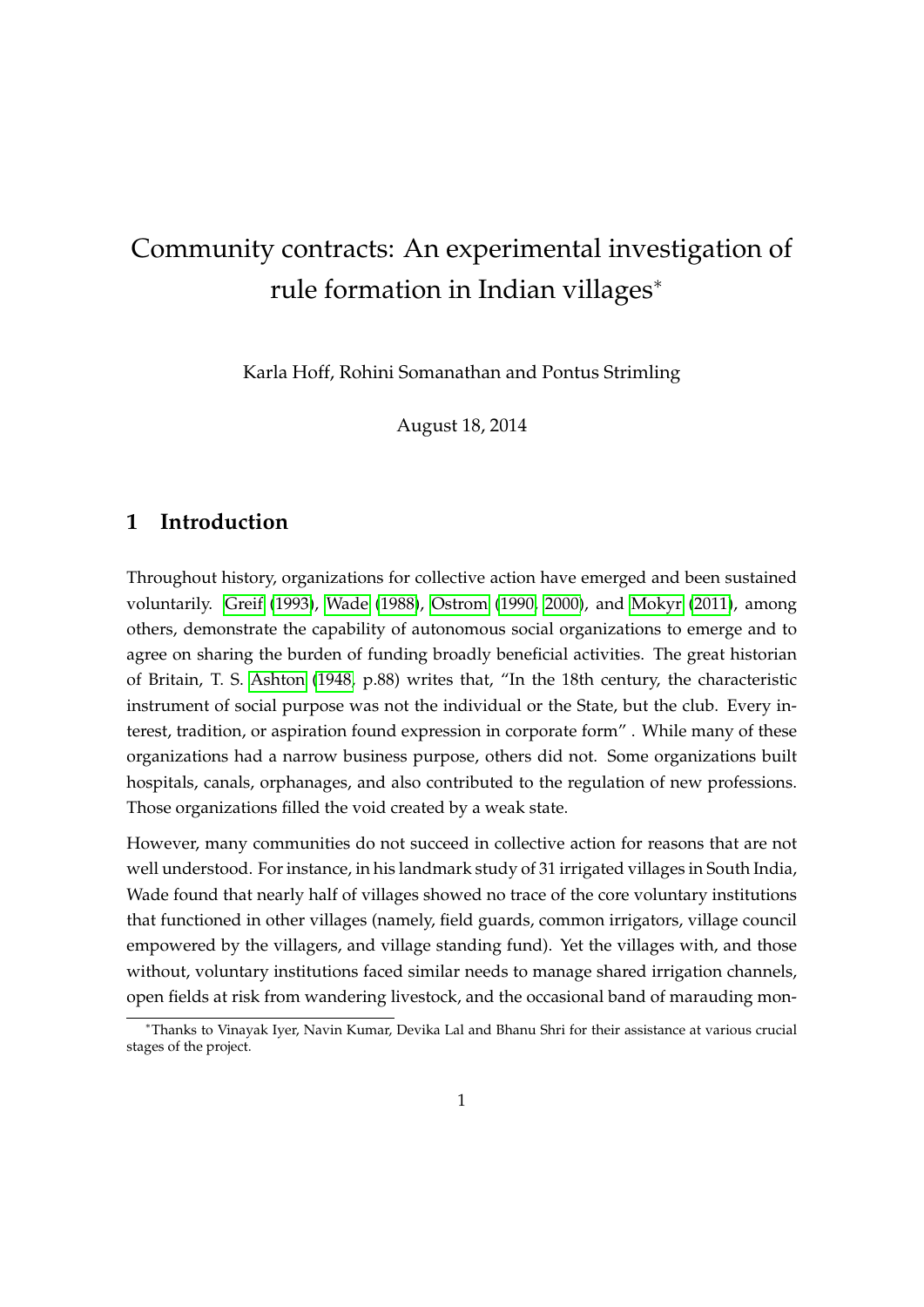keys. In a village in Uttar Pradesh that economists had studied for almost 50 years, [Dreze](#page-14-6) [and Sharma](#page-14-6) [\(1998\)](#page-14-6) paint a picture in which voluntary organizations are "conspicuous by their absence."

collective institutions such as political parties, trade unions, women's organizations, youth associations, and cooperative societies have been conspicuous by their absence throughout the survey period [1953-1993]....*As things stand, the notion that all adults in the village might gather and deliberate on an equal basis (irrespective of caste, class, and gender) is quite alien to Palanpur's political culture*" (p. 67, emphasis added).

The domain of collective action is potentially quite extensive, but Palanpur's achievements in this crucial field have been extremely limited. In this respect, Palanpur conforms to a familiar pattern in Uttar Pradesh" (p 73).

Little is known about how to improve this situation. Given the many barriers to effective social organization that appear to exist, it is worthwhile to investigate them one-by-one. Here we investigate *the capacity to create and to sustain rules for the efficient level of contributions to a public good.*

Can the nature of the social interactions in a community lead people not to recognize or not to seize opportunities for mutually beneficial cooperation? To investigate this question, we invented a simple variant of the public goods game, and then gave anonymous players the opportunity to vote on a rule to require a minimum contribution to the public good. In this game, the higher the required contribution (up to the maximum feasible level), the greater is each individual's payoff. Our finding is that most groups succeeded in using the rule to boost contributions, but many did not. We seek to explain this.

Neoclassical economics under the standard assumption of rational, self-interested actors provides a simple theoretical account of the evolution of a regulatory regime. Individuals optimize the expected value of their own payoffs. There is a search for mutually beneficial deals and/or a search for the best possible deal. However, as discussed above, field evidence points to the inadequacy of this account. People may have a richer set of preferences, including preferences over *other* people's payoffs and over the *procedure* through which the payoffs are determined (e.g. [Bo et al.](#page-14-7) [\(2010\)](#page-14-7)). History may shape the ability of individuals to recognize positive-sum games [\(Guiso et al., 2008\)](#page-14-8); that is, history can shape whether individuals recognize the scope for mutually beneficial cooperation (see Douglas North's recent book on the process of change).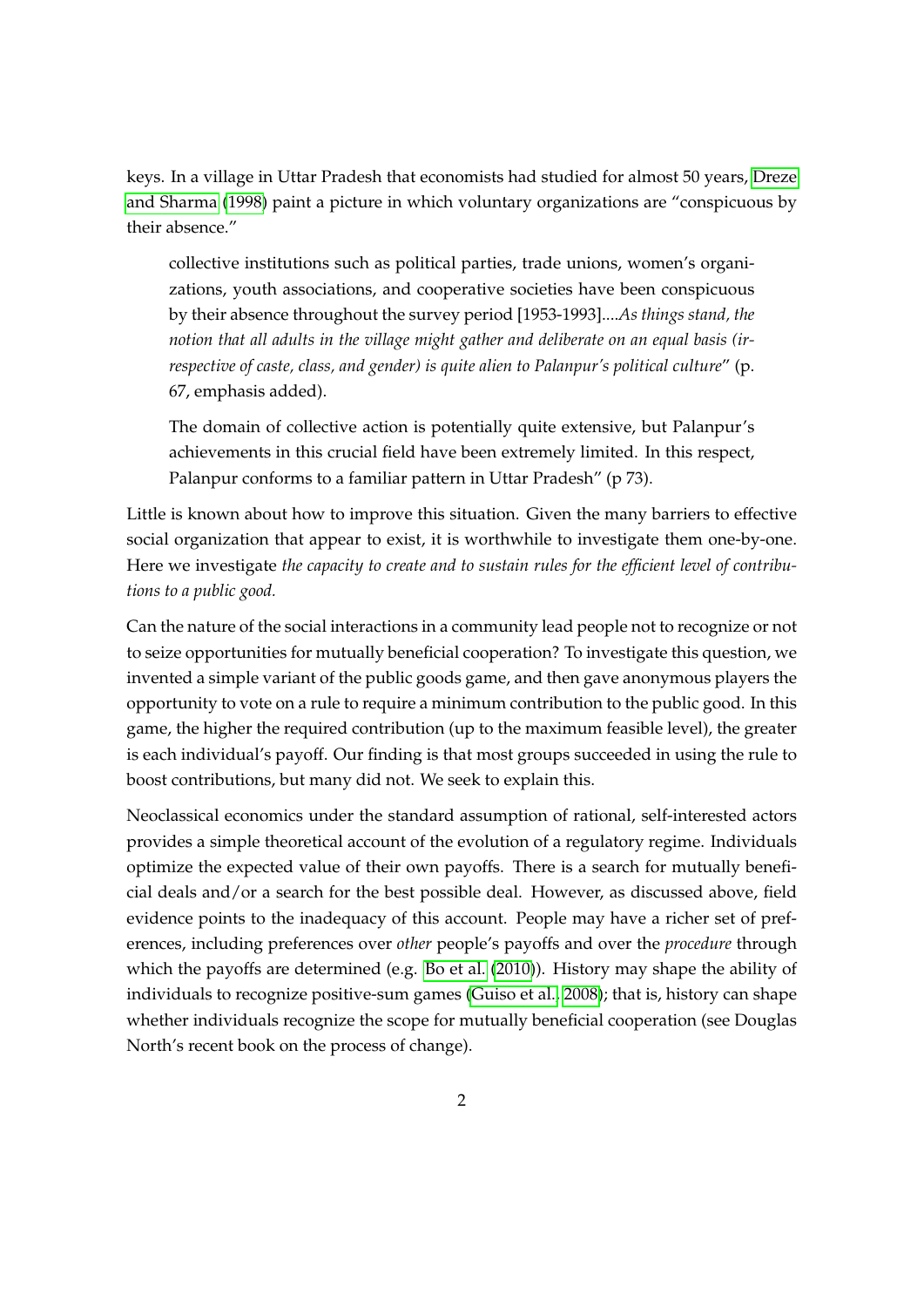It is particularly relevant today to examine the obstacles to collective action. Central governments in developing countries are increasingly decentralizing power and resources to communities, and donor organizations increasingly rely on community driven development (in which communities must contribute part of the cost of the project, and must also contribute to their management). The promise of participatory development comes from the advantages of information and possibly enforcement capacity at the local compared to the central level. An additional benefit of participatory development may be that the level of cooperation with a policy is greater when it is chosen democratically than when it is imposed exogenously [\(Bo et al., 2010\)](#page-14-7). On the other hand, local communities may be deeply divided and may have no experience and no culture of cooperative decision making. Mechanisms through which the communities will solve the public good problem that this entails are rarely discussed. It is simply assumed that the needed rules will emerge. As [Mansuri and Rao](#page-14-9) [\(2012\)](#page-14-9) note,

...the policy literature is rife with solutions to market and government failures that assume that groups of people-village communities, urban associations, credit groups, producers' cooperatives-will always work in their common interest. Rarely is much thought given to the possibility of civil society failure.

In this paper, we test whether this assumption is valid in a situation in which conditions are particularly conducive to cooperation: (i) the set of beneficiaries is small and well-defined, (ii) costs and benefits are transparent, and (iii) in equilibrium, expected net payoffs from contributions to the public good are uniform. If we find that a rule for the efficient level of contributions does not emerge in this game, then the usefulness of the assumption that such rules will emerge in naturally occurring situations is called into question. Moreover, the differences we seek to establish between communities in successful social contracting could give us clues to the characteristics of communities in which community-based development is likely to be effective.

# **2 The public gift and social contracting games**

Consider a group of 3 players, each with an endowment, E. Each player's action is a private decision on the amount that is transferred to the other two players. We call this a *public gift* because when player i gives up an amount A from his endowment, *each* of the other two players receive A. The efficient allocation therefore involves all players trans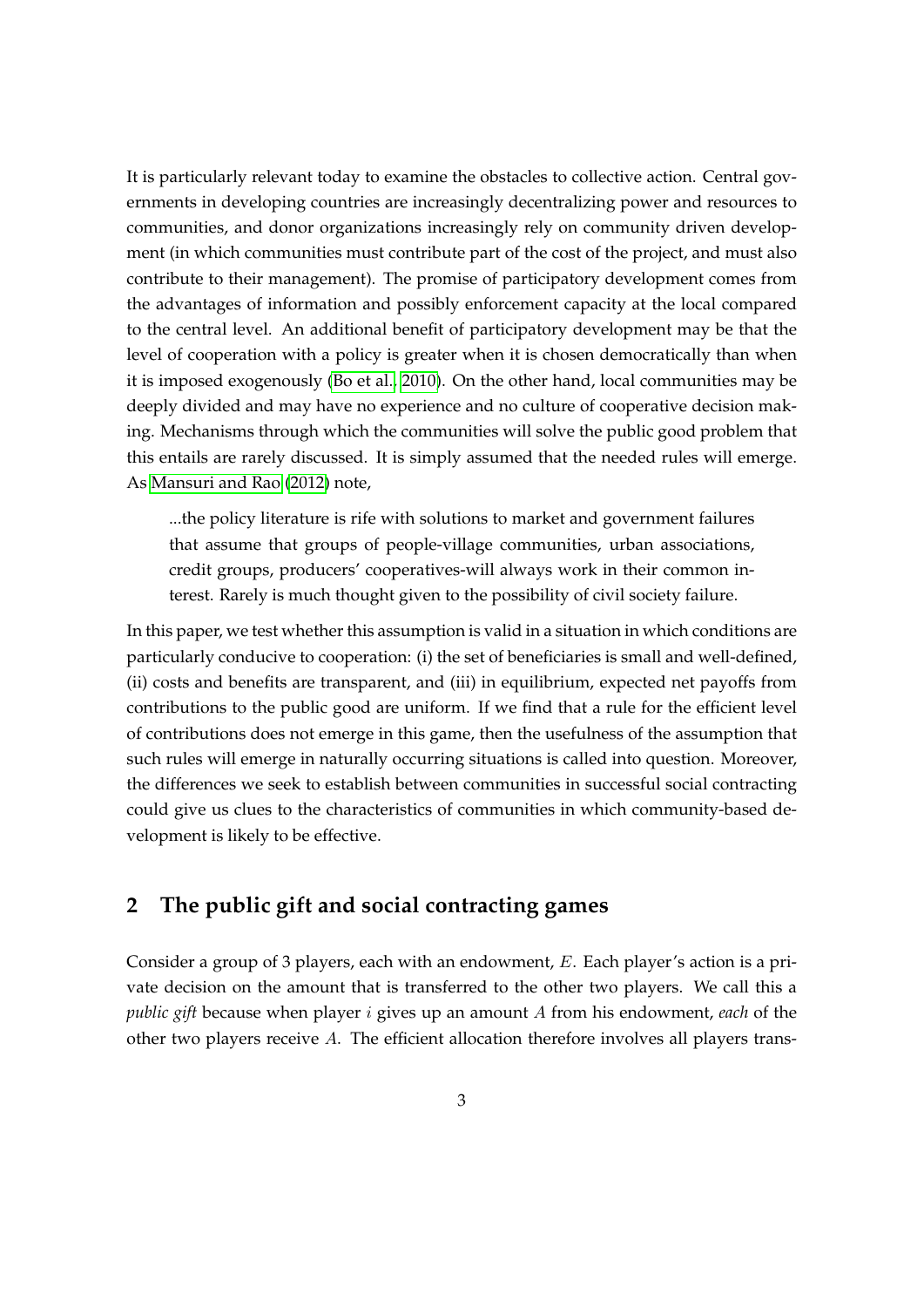ferring their entire amount as a public gift. This would yield an end-game payoff of 2A to each of them.

The structure of this *public gift game*is very similar to the more standard public goods game, where players contribute to a common pool and the sum of contributions is multiplied by a factor  $m$  and then distributed between the  $n$  players in the group. In both cases the marginal return from contributing to the group pool is less than 1 and the efficient solution in both games is for all endowments to be placed in the group pool. The private marginal return from gifts is zero whereas this is  $\frac{m}{n}$  for contributions in the public good game. There is a unique Nash equilibrium in both cases in which no player contributes to the public pot.

We developed the gift game because of the ease with which it is understood by subjects not used to computation. When field-testing our experiment, we realized that even among villagers with some education, very few could compute the correct payoffs from alternative strategies in the standard public goods game. In contrast, the notion of public gifts was easily understood because private returns from the gift are zero and the benefits are in the form of reciprocal transfers. Such gift-giving is pervasive in the communities we study and is perceived as beneficial as long as there are norms of reciprocity within a group.

Our main interest is in a modified version of this game, that we call the *social contracting game*. This builds on the public gift game by allowing groups the opportunity to decide collectively on an appropriate level of the gift. Groups are given a default level of a *required* gift, A, at the start of the game which can be modified by majority voting. At the start of the game  $A = 1$ . Each member votes for one of three options: raising A by one unit, lowering it by one unit, or keeping it at the initial level. If there are two or more votes to change the rule in a particular direction, it is changed, else it remains at its initial level. As a tie-breaking rule, we assume that if a player is indifferent between two levels of  $A$ , he votes for the higher level.

Once the rule or *social contract* is determined, each player simultaneously decides on how much of his endowment to gift and whether or not to monitor the other two players at a cost of c. If a players monitors and either of the other two players in the group contribute less than the rule A, the monitor earns a reward of  $r > c$  and the player who is found to contribute less than A receives a payoff of zero.

Our objective in this paper is to understand why some communities can collectively determine and implement good rules. We begin by a theoretical analysis of the social contracting game. This is followed by our experimental findings. Finally, in Section **??** we use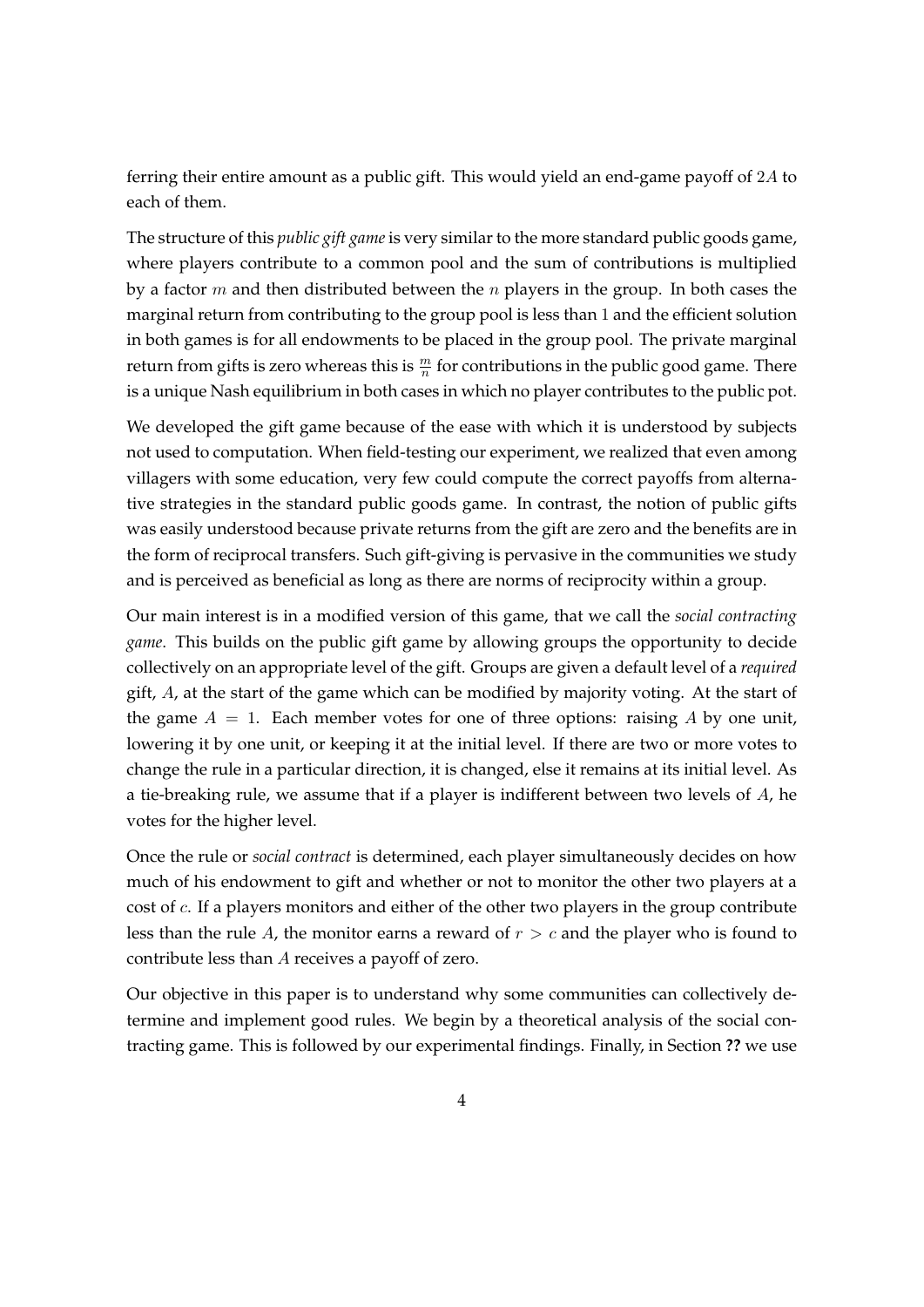survey data to correlate social interactions in village communities with the experimental results of groups coming from these villages.

### **Equilibrium behavior**

Consider the sub-game following the determination of A. Each of the 3 players (labeled  $i, j$ and  $k$ ) must simultaneously decide on how much to give and whether or not to monitor. A player is said to *cheat* if he contributes less than A. In our search for equilibrium strategies, we can restrict ourselves to two contribution levels, A and 0, since players are strictly worse off contributing more than A if they comply, and face the same expected punishment for all values below A if they choose not to comply.

Let  $(g_i, m_i)$  be the probability of giving and monitoring for player  $i$ . There are four possible pure strategies corresponding to the two decisions of giving and monitoring:  $\{s_1, s_2, s_3, s_4\}$  =  $\{(1, 1)(1, 0), (0, 1), (0, 0)\}.$  The expected value of gifts received by player *i* if he is not found cheating is  $G_i = g_i g_k 2A + g_i (1 - g_k)A + g_k (1 - g_j)A$  and his expected benefit from monitoring, as long as he himself is not found cheating, is  $M_i = r(1 - g_j g_k) - c$ . The payoffs for player *i* from strategies  $s_1 \ldots s_4$  are given by

<span id="page-4-0"></span>
$$
\pi_i(s_1) = E - A + G_i + M_i \tag{1}
$$

<span id="page-4-1"></span>
$$
\pi_i(s_2) = E - A + G_i \tag{2}
$$

$$
\pi_i(s_3) = (1 - m_j)(1 - m_k)[E + G_i + M_i]
$$
\n(3)

$$
\pi_i(s_4) = (1 - m_j)(1 - m_k)[E + G_i]
$$
\n(4)

We can show that no player can play a pure strategy in any Nash equilibrium of this game. The strategies with cheating ( $s_3$  and  $s_4$ ) are ruled out with the following argument. If a player cheats and is monitored, his payoff is zero and he would do better giving. Any player who always cheats would definitely be monitored since the other players will be better off monitoring him unless they themselves are cheating and being monitored (since their payoff is then zero whether or not they monitor). But in that event, they could in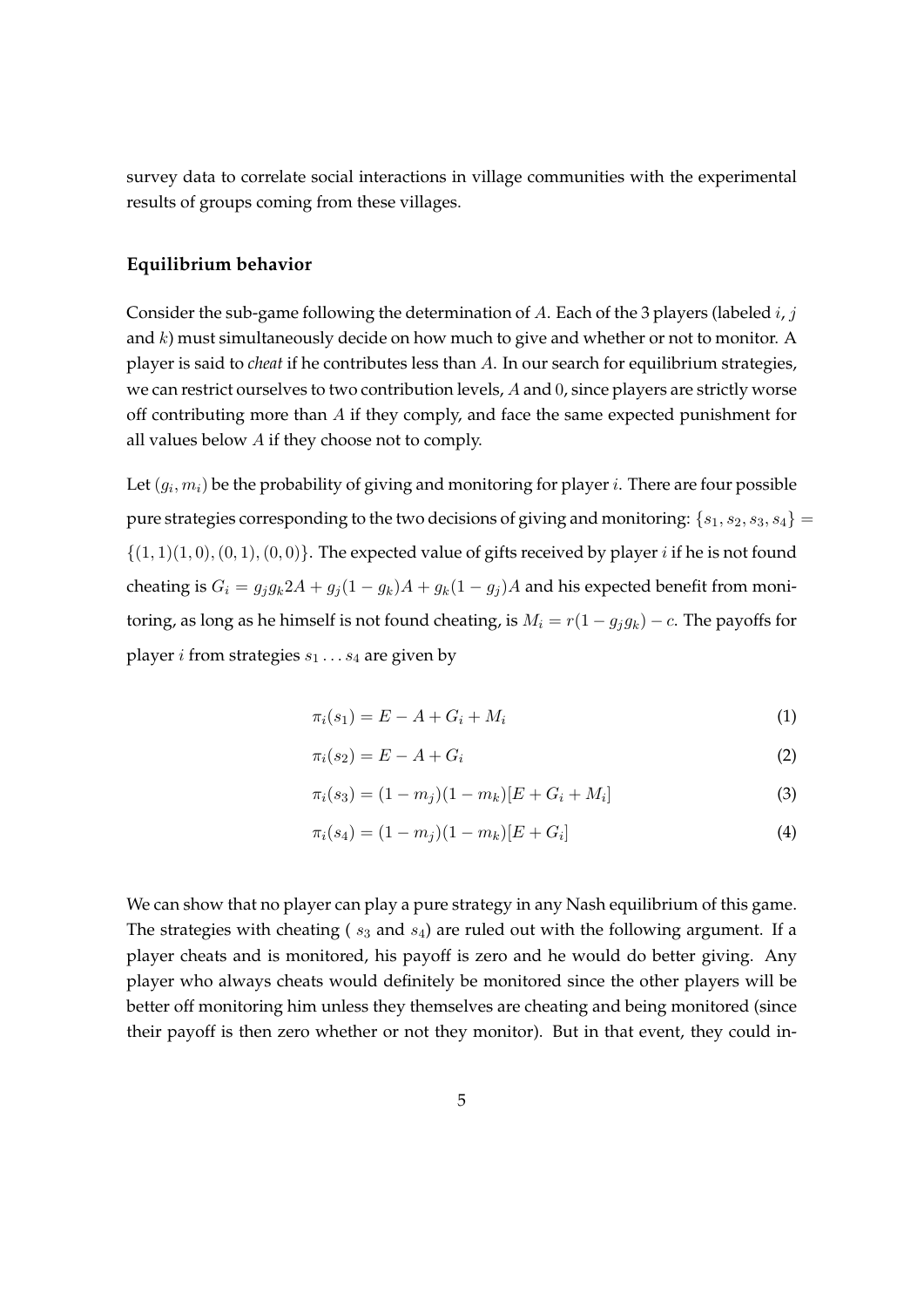crease their payoff by switching to giving and monitoring as long as  $E - c > A$ .

What about a player always giving in equilibrium? Consider player  $i$  playing either  $s<sub>1</sub>$  or  $s_2$ . This could only be an equilibrium strategy if another player (say j) monitors with positive probability. But since the return to  $j$  from monitoring  $i$  is zero, it must be that player  $k$ cheats with some probability. But under  $s_1$ , player *i* always monitors *k* so the latter would be better off giving than cheating. So i playing  $s_1$  cannot be part of an equilibrium strategy profile. Playing  $s_2$  (giving and not monitoring) by player *i* is also ruled out because the net return to monitoring for player  $i$  must be at least as large as that for player  $j$  since  $j$  gets no benefit from monitoring  $i$  because  $i$  always contributes. So if  $j$  monitors,  $i$  must also monitor. There are therefore no pure strategy Nash equilibria.

A mixed strategy equilibrium does exist and is characterized in the following result:

**RESULT:** No player plays a pure strategy in any Nash equilibrium of the social contracting game. There is a unique equilibrium in mixed strategies, which is symmetric. All players vote for the highest possible level of the rule  $A$  in the voting stage and in the public gift stage, they give A with probability  $g^*$  and monitor with probability  $m^*$ , where  $g^* = \sqrt{1 - \frac{c}{n}}$ r and  $m^* = 1 - \sqrt{1 - \frac{A}{E + 2Ag^*}}$ .

*Proof:* We have already shown that no player will follow one of the four pure strategies available to them. We have also shown that the probability of giving is strictly between zero and one for all players and that the monitoring probability is also less than one and greater than zero for some player. We now show the monitoring probability  $m$  is identical for all players and use this to derive the unique values of  $g^*$  and  $m^*$ .

Note that  $m$  cannot be zero for two or more players since the third player would then never give and we have shown that  $0 < g < 1$  for all players. Suppose  $m_i = 0$  and  $m_j, m_k > 0$ . It follows that  $M_j = M_k = 0$  (otherwise the players would not randomize between monitoring and not monitoring) and also that  $g_k = g_j = g$  and  $m_j = m_k = m$ (from the expressions for  $M_j$  and  $M_k$  and from equating the counterparts of [\(1\)](#page-4-0) and [\(3\)](#page-4-1) for these players).

With  $m_i = 0$ , *j* has a lower probability of being monitored than *i* and must have a lower value of expected gifts  $G_j$  if he is to be indifferent between cheating and giving. This implies  $g_i < g$ . But this would mean  $M_i > M_j$ , so i would strictly prefer to monitor and  $m_i$ , cannot be zero. The mixed equilibrium is therefore unique and symmetric. The values of  $g^*$  and  $m^*$  are derived by setting M equal to zero for all players and equating payoffs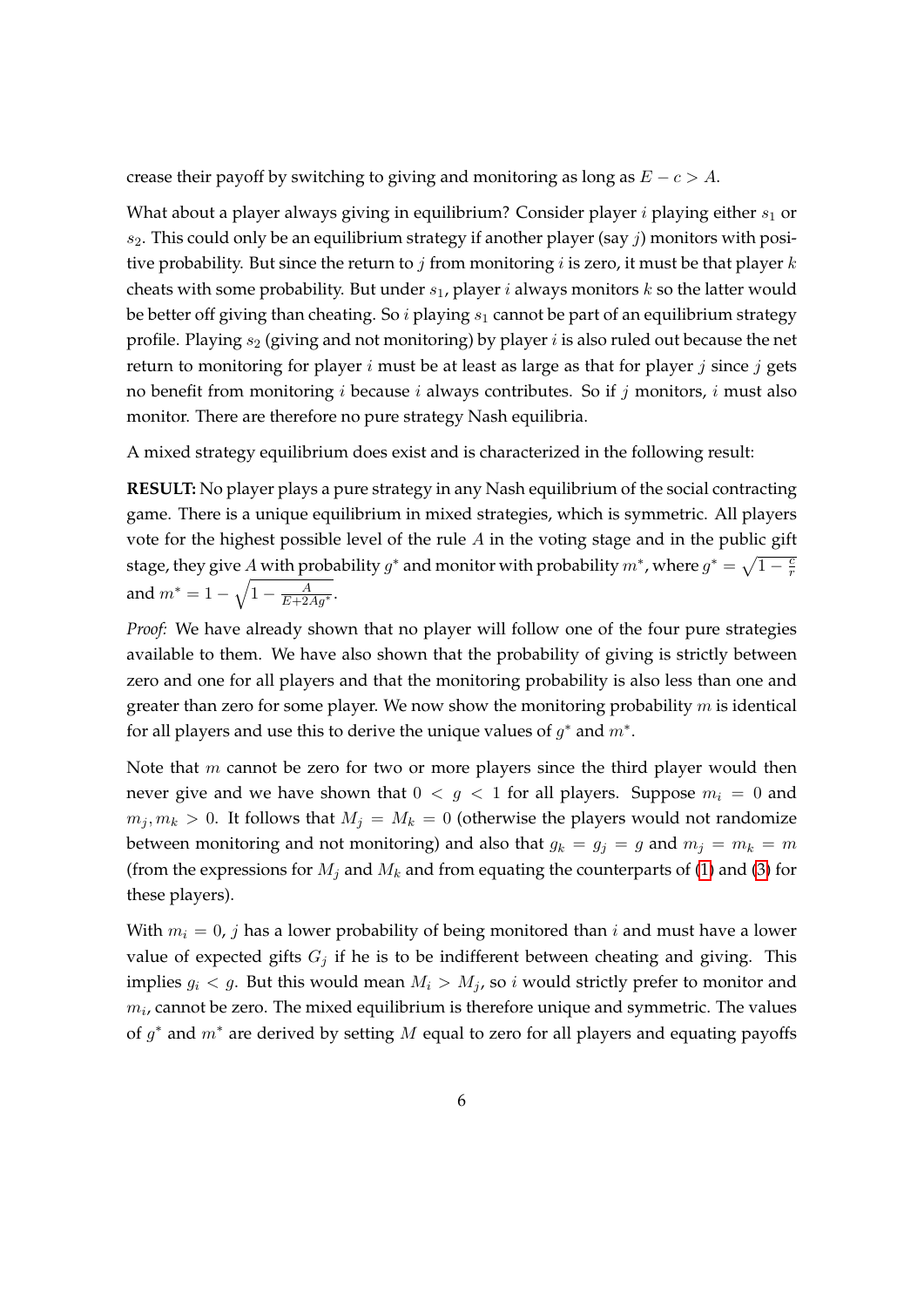from cheating and giving:

$$
g^* = \sqrt{1 - \frac{c}{r}}\tag{5}
$$

Using the expressions for G, expected gifts for all players are given by  $2Ag^*$  and the monitoring probability is obtained by equating payoffs from  $s_1$  and  $s_3$ . For player i, we have  $A = [1-(1-m_i)(1-m_k)][2Ag^*+E]$  and since all players face the same A, they also choose to monitor with the same probability

$$
m^* = 1 - \sqrt{1 - \frac{A}{E + 2Ag^*}}
$$
 (6)

It remains for us to determine the equilibrium level of A. If players contribute with probability g, their expected gifts are given by  $2Ag$  and their cost is  $Ag$ . Their net payoff is therefore  $Ag$ , which is increasing in A. Voting up the rule is a dominant strategy, given  $g$ . Since the value of  $g^*$  derived above does not depend on A, our unique Nash equilibrium is symmetric, with all players voting up the rule and then giving and monitoring with probabilities  $g^*$  and  $m^*$  respectively.

In the next section we describe the results from our field experiment and compare observed behavior with that predicted in this section.

# **3 The experiment**

#### **Design**

Our experiment was conducted with groups of villagers in 24 villages in the state of Uttar Pradesh in North India. All the villages were within a 20 mile radius of the town of Najibabad in the northern part of the state. These villages were selected randomly from a list of nearby villages made available to us by the district administration in Najibabad. We were based at a single location in the town and all sessions of the experiment were conducted there. For each of the sessions our experiment, we had a group of 12 men who arrived together from one of our selected villages to the experiment site. We had initially wanted both male and female subjects but the limited schooling among women in the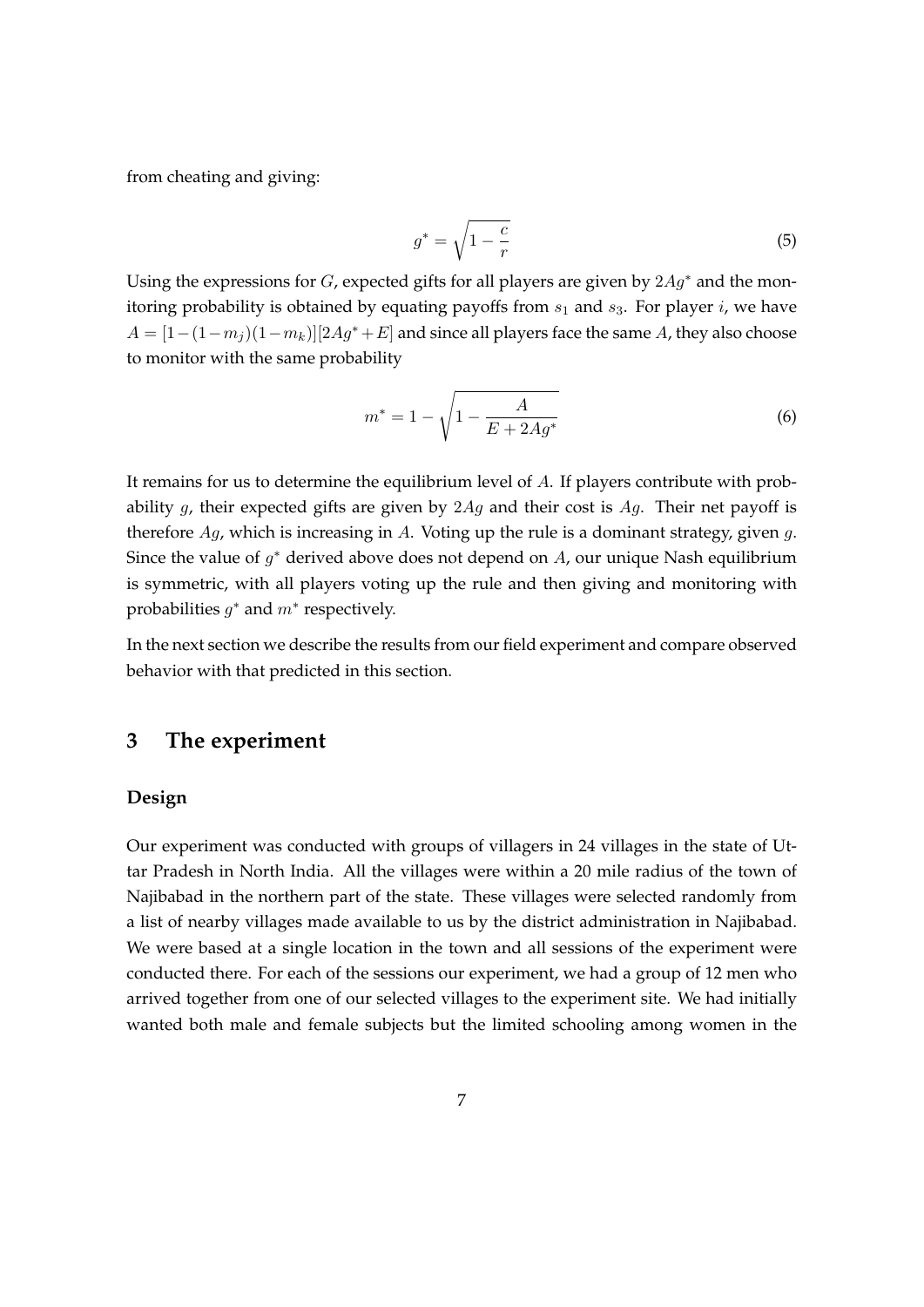area made it difficult for us to find a representative sample of women who understood the game.

We recruited subjects by visiting each of the selected villages a couple of days before the experiment. Households were selected through systematic random sampling that covered the geography of the village. If the principal male member was interested in participating, he was allowed to do so provided he could satisfactorily complete a set of arithmetic exercises which tested his ability to do relevant computations in the game. In 16 of our 24 villages we found enough subjects for 2 sessions, while for the other 8, we conducted only one session. This gives us a total of 40 sessions and 480 subjects. For villages with 2 sessions, we conducted them on the same day to avoid any communication between subjects in the two sessions. The group of villagers in the second session were picked up by jeeps from their villages before those in the first session returned to the village.

The public gift and social contracting games have already been defined in the previous section. They were implemented in the following manner. When the subjects arrived at the site of the experiment, they entered, by choice, one of three rooms. Each room had a place for four players with partitions between them. The experimenter first explained the public gift game, did a number of demonstrations, and then met outside the room with each subject to check his understanding of the game and to review it, if needed.

The public gift game was then played for 6 rounds. To discourage communication among players within a round, each individual was randomly matched with a player in one of the other two rooms. Since a person had 12 partners over the six rounds, and since we drew these partners from a set of only 8 players, each person necessarily interacted with a given player more than once in the public gift game. However, he never knew when he was interacting with the same person, and thus it was not possible for a player to establish a reputation. This was made clear to all players before the start of the game. At the start of Round 5, the experimenter announced that the game would be played 2 more times and before the sixth round, announced that this was the last round.

After the 6 rounds, the experimenter explained the social contracting game and this was then played for 15 rounds, which we label 7-21. In forming new groups in round 7 to play the social contracting game, we sorted players according to the level of their average contribution in rounds 1-6. Group 1 is therefore composed of the three players who were the highest contributors in the public gift game in that session and Group 4 are the three players who contributed the least. All players were told that they would now be in fixed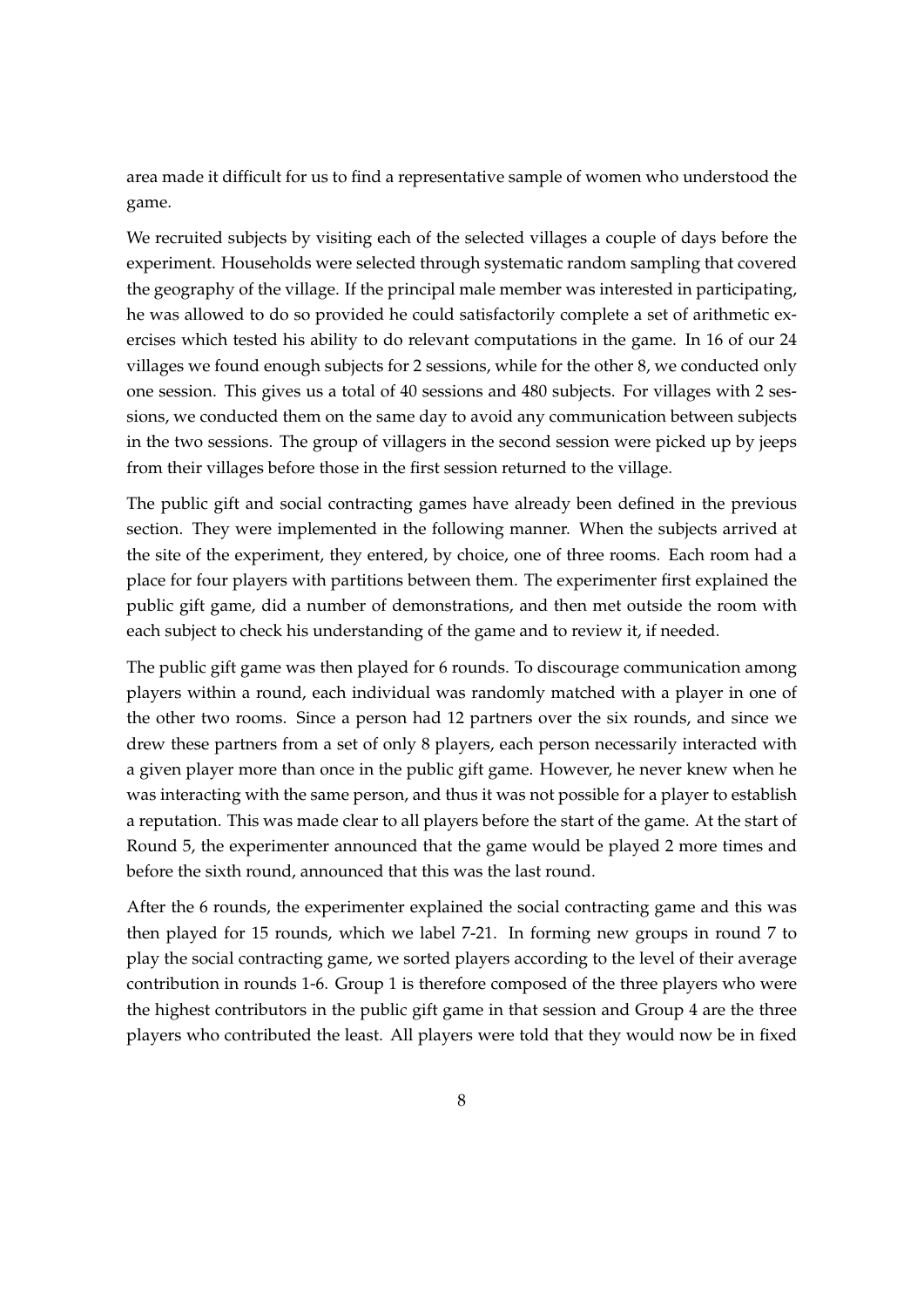groups, although they did not know who the other two members of their groups were. We intentionally used the word *group* for this game and not for the public gift game, to emphasize its stable membership and to allow subjects to associate this with collective action problems that they regularly confront within a village.

At the end of each of the 21 rounds, players would receive payoffs in private. Before Round 21 subjects were told that this would be the last round in the game. One assistant was assigned to each room whose sole job was to transmit information about players decisions, so that round payoffs could be calculated (with an Excel program). The assistants returned at the end of each round gave players their payoffs and, in the social contracting game, used coins to indicate on game boards the level of the rule decided on by majority vote. The assistants were girls from a local college. They never spoke to the players. A session lasted about two and a half hours. With each player making decisions in a total of 21 rounds and the number of observations in our experiment data is 10080.

In each round of both games, players were given an endowment of 8 rupees. In the social contracting game, the other parameters are as follows. The monitoring reward was 3, the cost of monitoring was 2 and, in the first round of this game, the default level of the rule was one rupee. We only allowed players to vote in every alternate around starting in Round 7. A player indicated his decision to vote up, vote down, or leave the rule unchanged by adding, removing, or leaving unchanged, the set of white coins on his game board that indicated the level of the rule. Majority rule determined the result of the vote. Thus, the outcome of the vote in the first round would be a rule of 0 if at least two of the three players had chosen to vote the rule down. The outcome would be 2 if at least two of the players had chosen to vote the rule up. Otherwise, the outcome would remain unchanged at the initial default level of 1. This implies that the rule could not jump, it could only crawl.

In all rounds with voting, it takes place before players simultaneously make giving and monitoring decisions. The maximum level of the rule is fixed at 2 rupees since at that level, each player would still be able to pay the monitoring cost of 2 rupees. The optimal path of the rule would start at 2 in round 7, go up by one unit in each voting round and reach 6 rupees by round 15 after which it would stay at that level. The equilibrium giving and monitoring probabilities for any given rule  $A$ , is obtained by substituting the parameter values from the experiment into the expressions for  $(g^*, m^*)$  in our main result. For the parameters in our model, we have a giving frequency of  $g^* = \frac{1}{\sqrt{2}}$  $\frac{1}{3}$  or  $\approx 0.58$  and a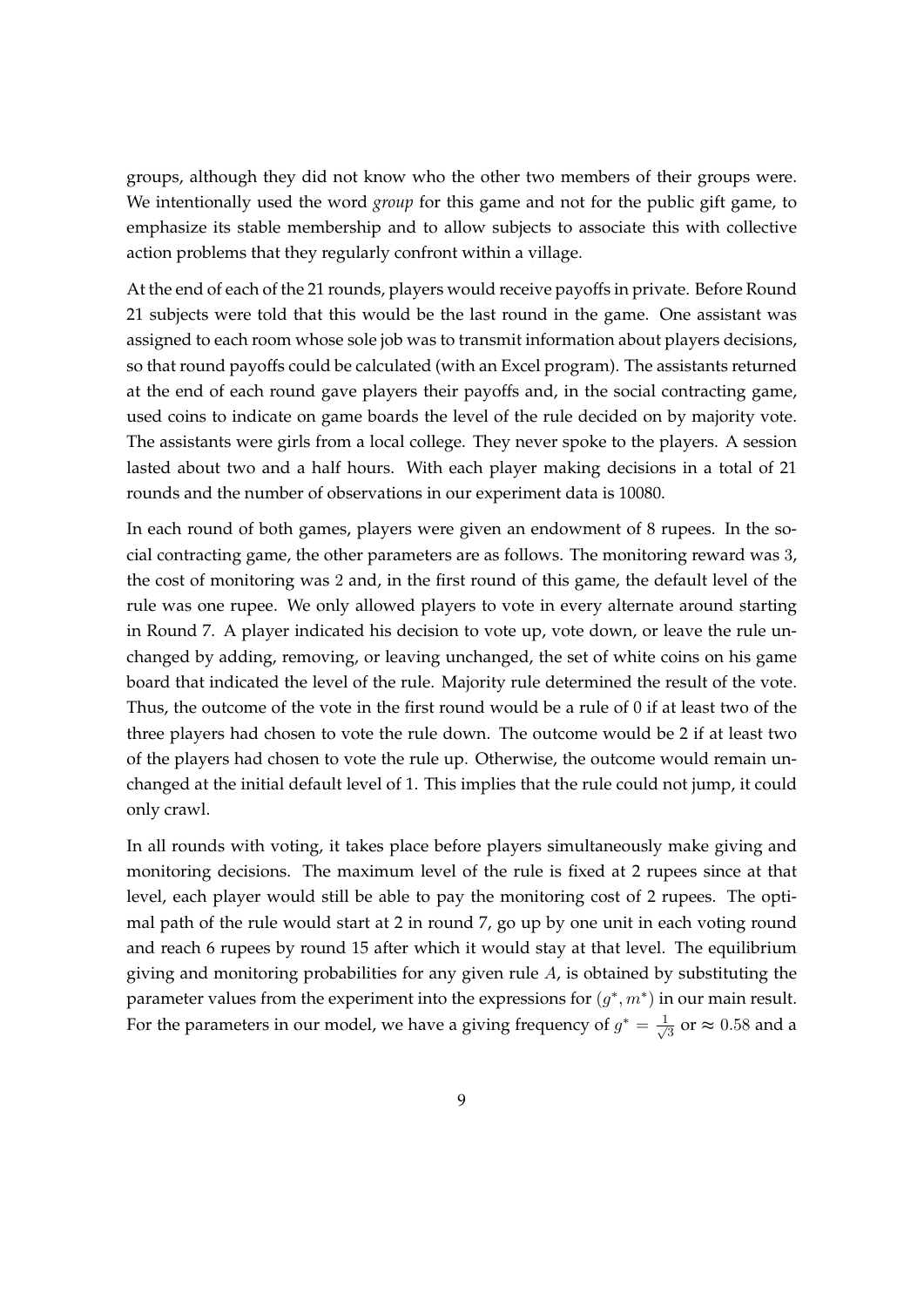monitoring frequency of

$$
1-\sqrt{1-\frac{A}{8+A\sqrt{4/3}}}
$$

A summary sequence for each session is shown in Figure [1.](#page-9-0)

<span id="page-9-0"></span>

| <b>Public Gift Game</b> |                                                                      |  |  |  | <b>Social Contracting Game</b> |                                           |  |  |  |  |  |  |  |  |  |  |                                 |  |  |
|-------------------------|----------------------------------------------------------------------|--|--|--|--------------------------------|-------------------------------------------|--|--|--|--|--|--|--|--|--|--|---------------------------------|--|--|
|                         | $\overline{0}$ 1 2 3 4 5 6 7 8 9 10 11 12 13 14 15 16 17 18 19 20 21 |  |  |  |                                |                                           |  |  |  |  |  |  |  |  |  |  |                                 |  |  |
|                         |                                                                      |  |  |  |                                |                                           |  |  |  |  |  |  |  |  |  |  | $V$ $V$ $V$ $V$ $V$ $V$ $V$ $V$ |  |  |
|                         |                                                                      |  |  |  |                                | Figure 1: Summary of play in each session |  |  |  |  |  |  |  |  |  |  |                                 |  |  |

After the game, we interviewed all participants to learn their attitudes toward the game and to obtain information about their political participation, education, occupation, and caste.

#### **Strategies and outcomes**

In the public gift game contributions varied considerably within rounds and relatively little between them. The mean contribution varied only between 2.7 and 2.9 across rounds. The general pattern was for contributions to first rise and then dip in the sixth round, which participants knew to be the last. As described above, subjects were matched by their contributions in this game and entered stable groups for the social contract game. Subjects whose contributions were in the bottom quarter of each session were in Group 4 and their average contribution in the PG game was 1.4 rupees or less than a fifth of their endowment , while the top three contributors were in Group 1and contributed an average of 4.3 rupees.

In the social contracting game, we find that the first 3 groups converge in their contributions and payoffs while Group 4 votes for lower rules and contributes less. This is seen in Figure [3.](#page-10-0)

The higher contributions seem to have resulted from higher rules. As shown in Figure [3,](#page-10-1) rules and contributions move closely together,especially in latter rounds.

The most striking pattern is however seen in variations in rule-setting by village. The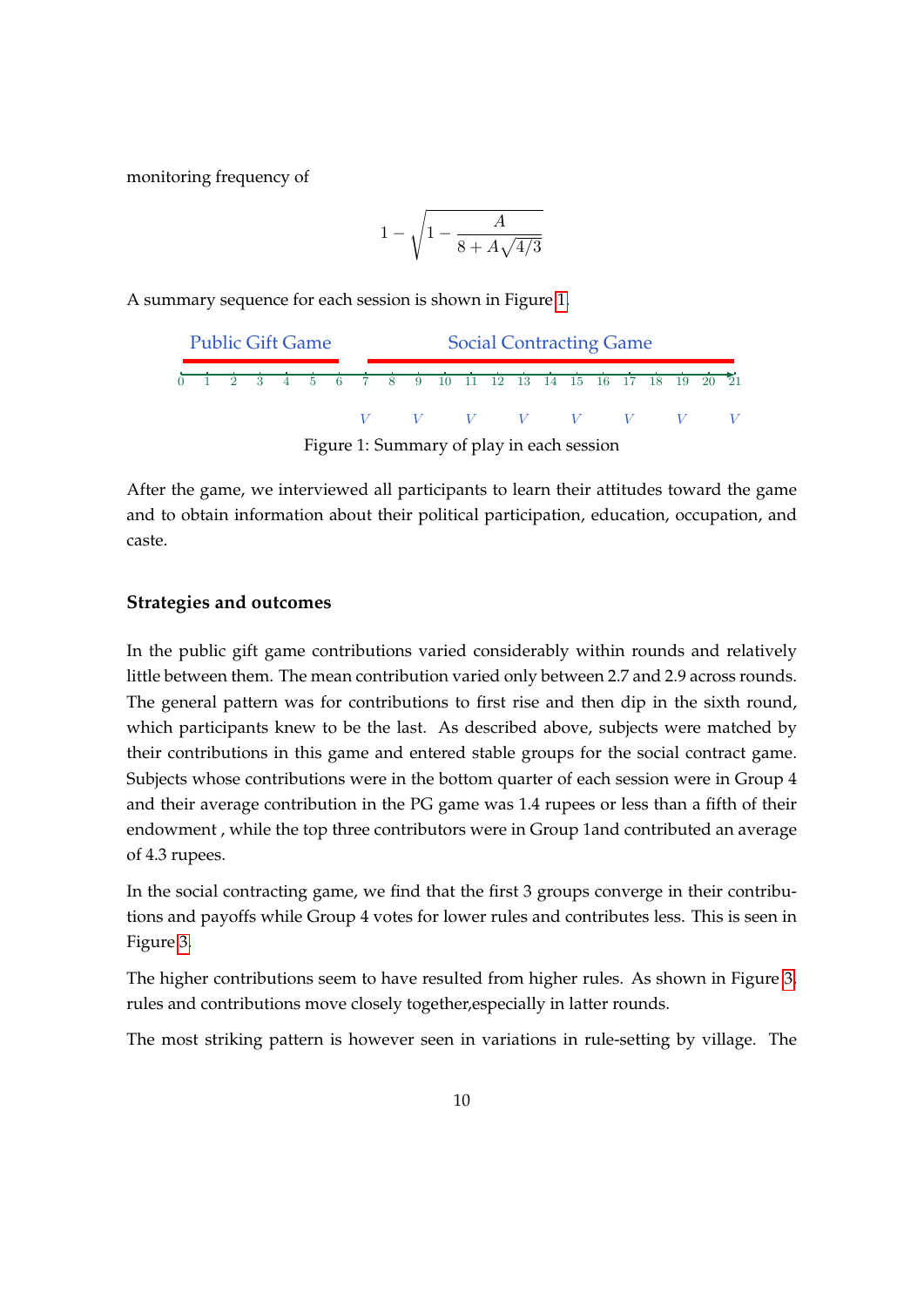

<span id="page-10-0"></span>Figure 2: Average contributions by group and round



<span id="page-10-1"></span>Figure 3: A comparison of contributions, rules, optimal and equilibrium behavior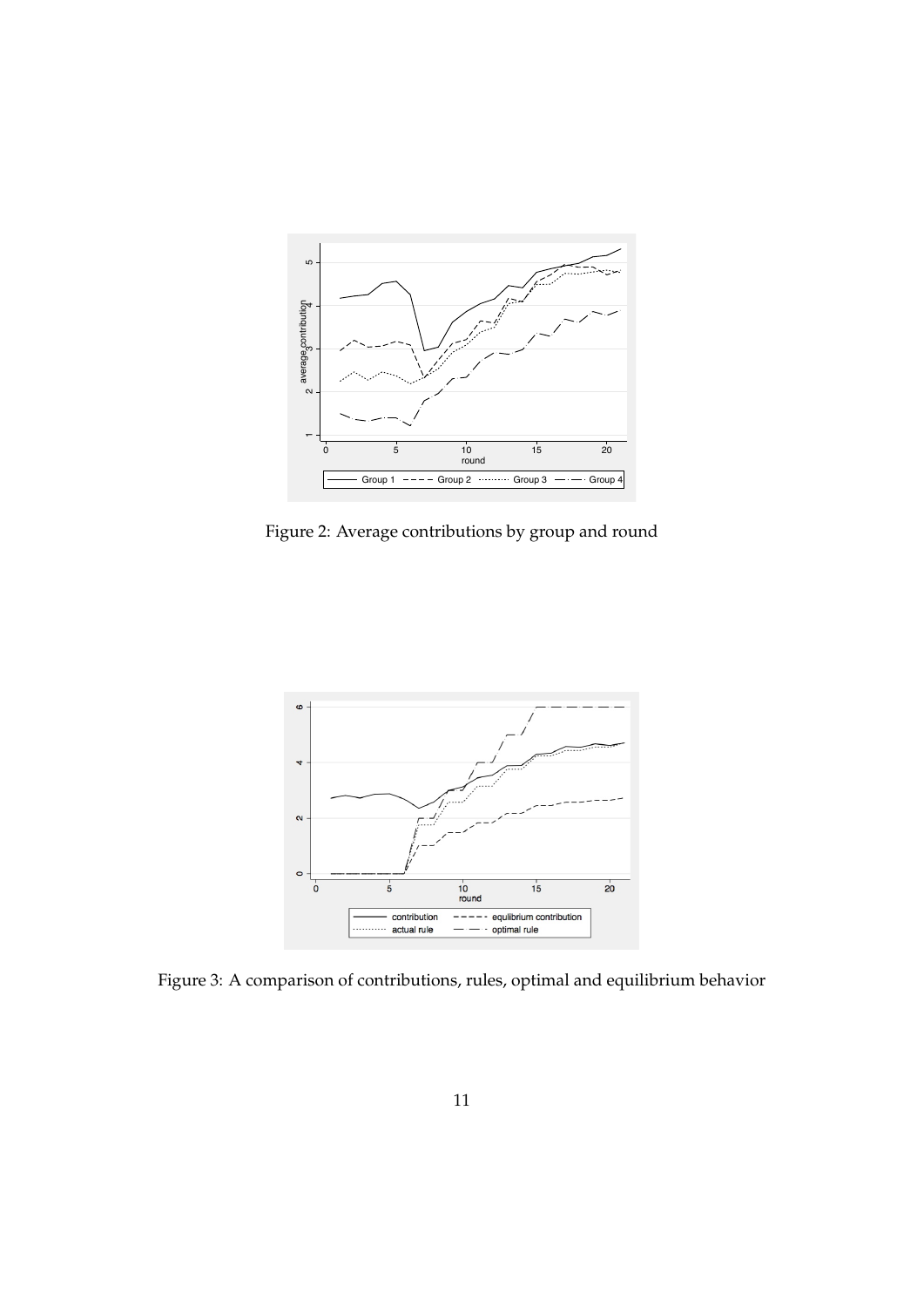

counterpart of Figure [3](#page-10-1) for a set of villages is shown below. We try to explain this in the next section using data from individual respondents in our village surveys.

Figure 4: Village-wise rules, optimal and equilibrium behavior

# **4 Village surveys**

To understand why some villages were better than others at creating and enforcing rules, we administered two surveys in each of the 24 villages from which our subjects were drawn. In February 2012, we collected data on village infrastructure, demographics, the distribution of land, local elections and some salient village issues. A few months later,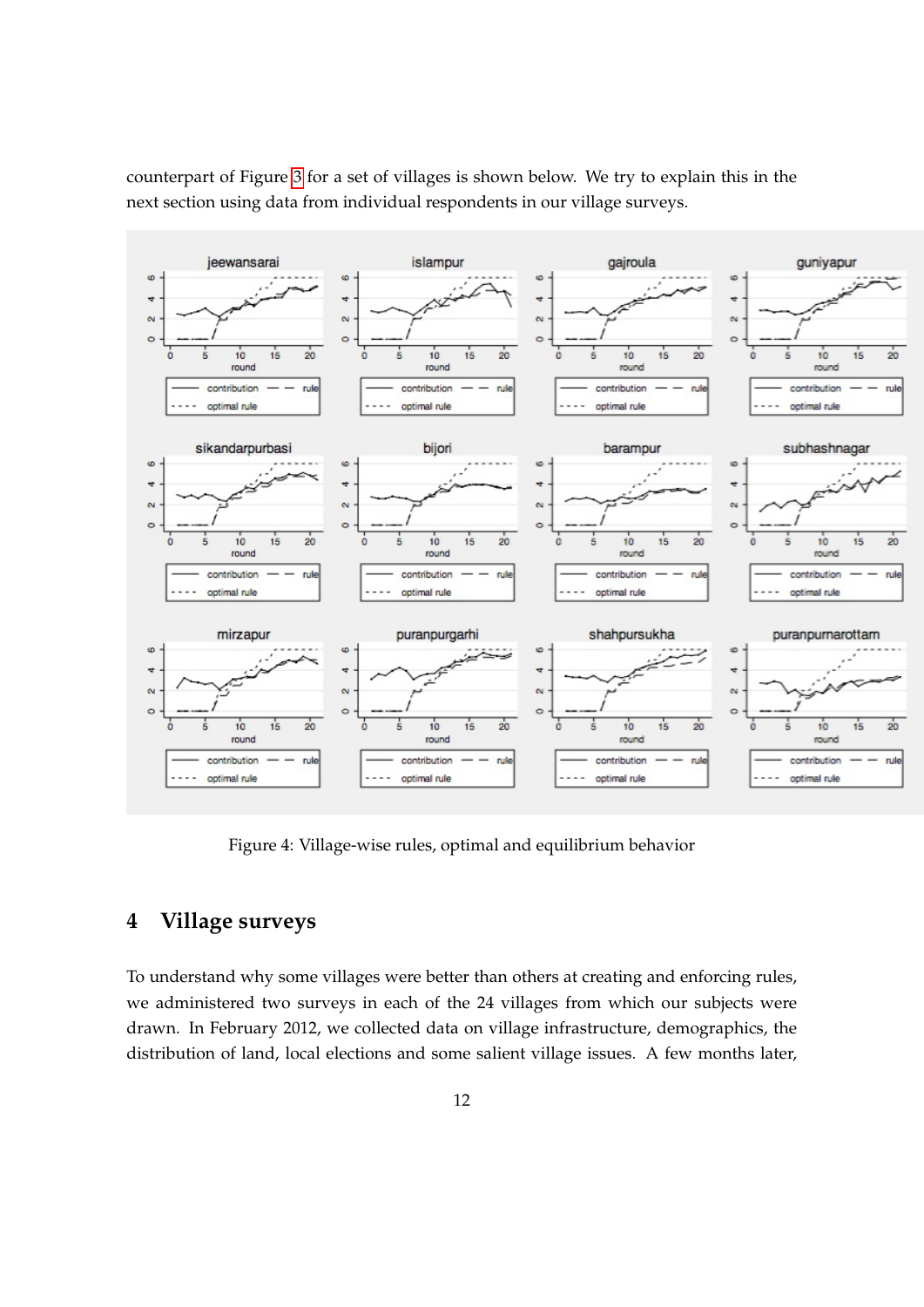in May and June 2012, we interviewed a sample of men in each of 24 villages. Villages are typically divided into *tolas* or hamlets that are segregated along caste and religious lines; Muslims separated from Hindus, and within the latter, a segregation of low and high castes. Our aim was to draw a sample of 40 households in which the number from each hamlet reflected the size of the hamlet. In the case of some of these hamlets, often those of lower castes or Muslims, this gave us only two households and we over-sampled to push the number up to 4 and the total sample for the village therefore varied between 40-45.

The purpose of these surveys was to get independent information on village characteristics that might affect cooperation. The respondents were not related to the subjects of the experiment and yet, as we see in Tables 1-3 below, cooperation in the experiment seems to be related to village cooperation and trust as measured by these surveys.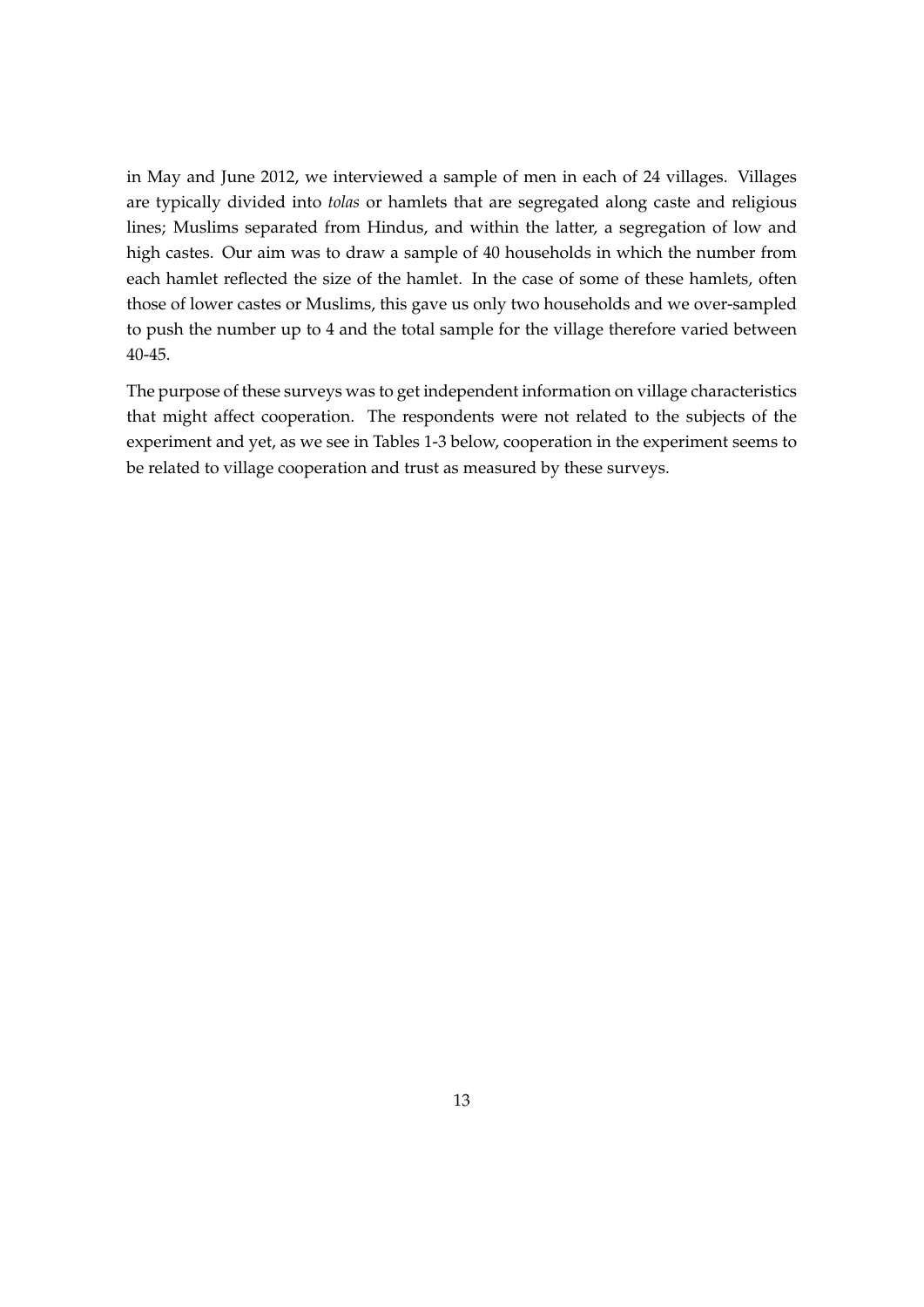# **Appendix B Constructing indices of trust and government outreach**

- Implementation This is a sum of dummies on questions regarding the how a particular scheme is implemented in the village. There are 7 schemes which were asked. So a score of 3 would imply that a person believes that 3 out of 7 were implemented well in the village. The 7 schemes were ICDS,NREGA,IAY,RSBY,Krishi Card,JSY and Mid Day Meal. The question asked was "Do you think it is well implemented within the village? 1-Yes 0-No.
- Scheme Benefit Same as above except that the question was whether the scheme was beneficial for the village. The question was "Do you think this is a potentially useful scheme for the village?" - Same coding as above.
- Trust How many of Priests,Shopkeepers,Lawyers, Doctors and Politicians do people trust
- Contribution Sum of dummies as to whether or not they contribute money for Id, Ramlila, Temple/Mosque Construction, Girl Weddings and Funerals. Question was "Contributed Money 1-Yes 0-No".
- Inclusion How many social events do they celebrate inclusively amongst Weddings, Mundan-Akika, Funeral,Iftar, Diwali,Holi and Dusshera. Did they celebrate with everyone in the village, or only members their own family, or only members of their own caste, or members of their own religion? Since these are religious festivals, to celebrate only with members of owns own religion cannot be taken as a sign that groups are not interacting with each other, nor is celebrating with ones own family (which involves excluding other members of ones jati). To celebrate with only ones jati, however, is clearly a sign of isolation. For each festival, the response Only with those from my own caste was coded as exclusive, while all others were not.
- Capable Pradhan- Percentage of respondents who feel capable of becoming pradhan. Question was "Do you think that a member of your family is capable of becoming the pradhan? " 1-Yes 0-No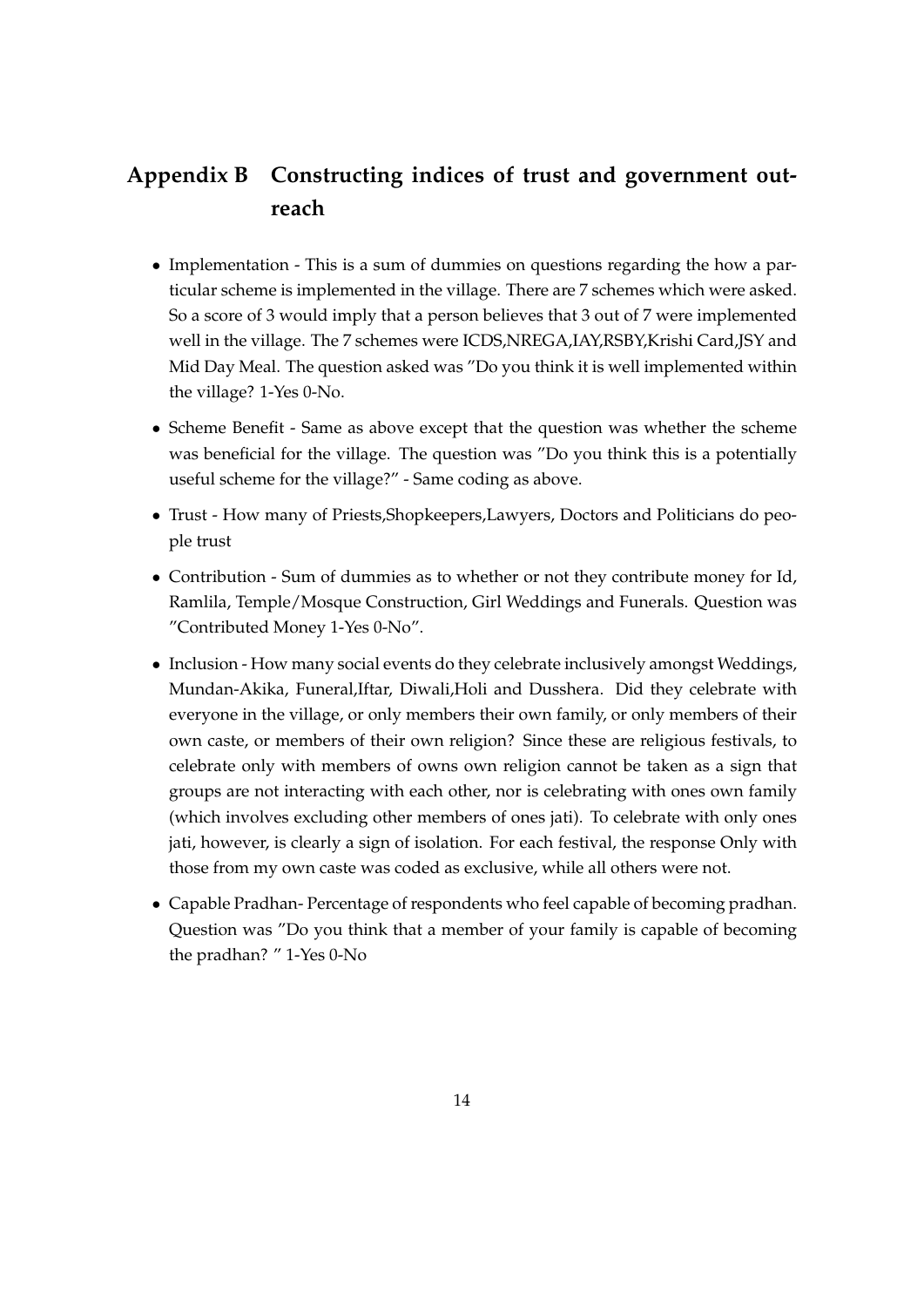# **References**

<span id="page-14-5"></span>Ashton, Thomas Southcliffe (1948) *The Industrial Revolution: 1760-1830* (CUP Archive)

- <span id="page-14-7"></span>Bo, Pedro Dal, Andrew Foster, and Louis Putterman (2010) 'Institutions and behaviour: Experimental evidence on the effects of democracy.' *American Economic Review* 100, 2205– 2229
- <span id="page-14-6"></span>Dreze, Jean, and Naresh Sharma (1998) 'Palanpur: population, society, economy.' *Economic Development in Palanpur over Five Decades* pp. 66–76
- <span id="page-14-0"></span>Greif, Avner (1993) 'Contract enforceability and economic institutions in early trade: The maghribi traders' coalition.' *The American Economic Review* pp. 525–548
- <span id="page-14-8"></span>Guiso, Luigi, Paola Sapienza, and Luigi Zingales (2008) 'Long term persistence.' EUI Working Paper ECO 2008/30
- <span id="page-14-9"></span>Mansuri, Ghazala, and Vijayendra Rao (2012) *Localizing development: does participation work?* (World Bank Publications)
- <span id="page-14-4"></span>Mokyr, Joel (2011) *The Enlightened Economy: Britain and the Industrial Revolution, 1700-1850* (Penguin)
- <span id="page-14-2"></span>Ostrom, Elinor (1990) *Governing the commons: The evolution of institutions for collective action* (Cambridge University Press)
- <span id="page-14-3"></span>(2000) 'Collective action and the evolution of social norms.' *The Journal of Economic Perspectives* 14(3), 137–158
- <span id="page-14-1"></span>Wade, Robert (1988) *Village Republics: Economic Conditions for Collective Action in South India* (Cambridge University Press)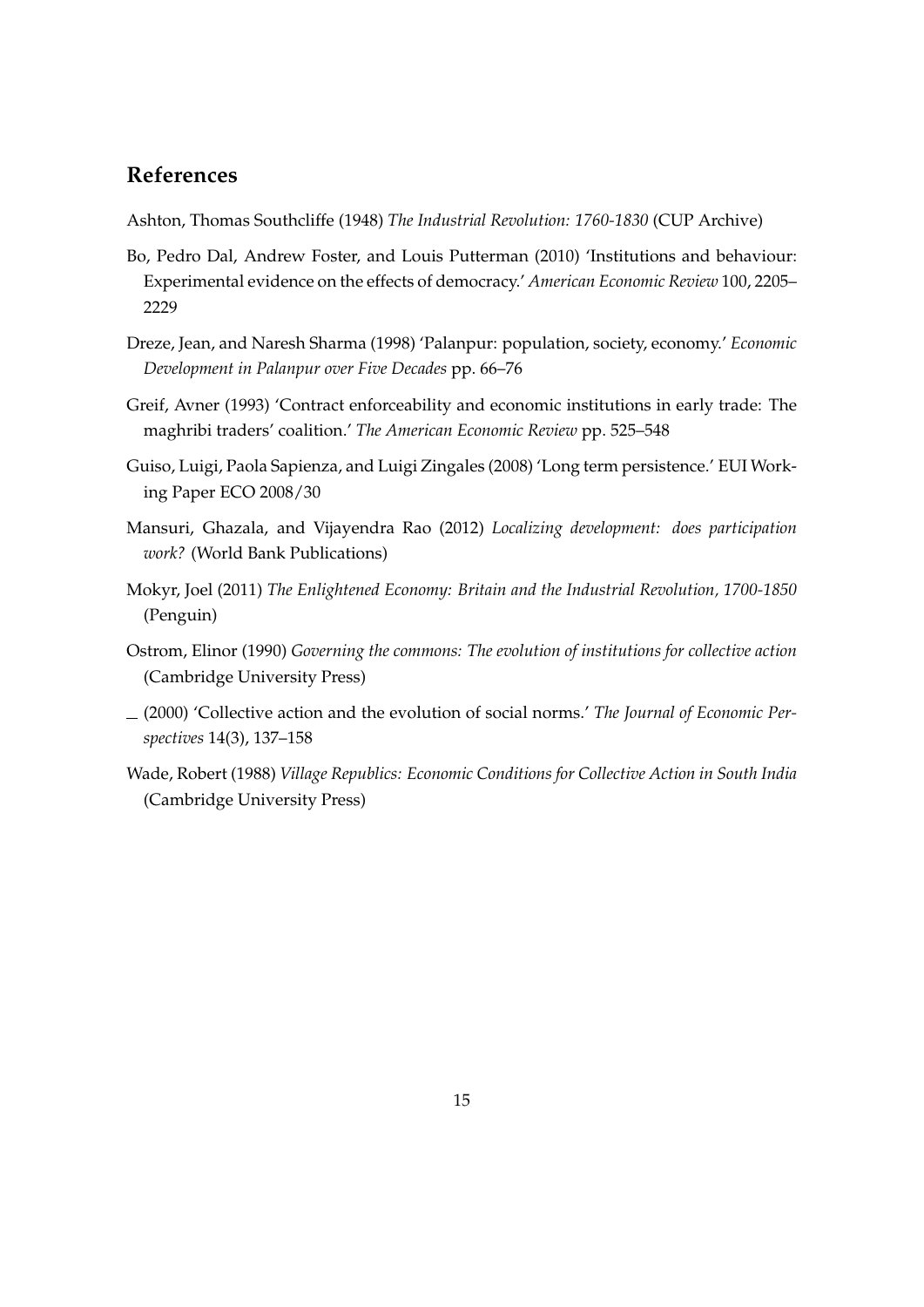| Variable                                                                         | Min      | Med      | Max  | A    | B    | Diff    | T-stat    |
|----------------------------------------------------------------------------------|----------|----------|------|------|------|---------|-----------|
| Fractionalism                                                                    | $\theta$ | 0.7      | 0.89 |      |      |         | 0.35      |
| Village size (no.<br>of<br>households)                                           | 85       | 256      | 1046 |      |      |         |           |
| Education (years)                                                                | 4.26     | 6.74     | 8.98 | 6.68 | 6.73 | $-0.05$ | $-0.18$   |
| % of respondents who<br>excluded other castes<br>from at least one festi-<br>val | $0\%$    | $12.5\%$ | 25%  | 10%  | 15%  | $-5\%$  | $-2.19*$  |
| No. of social events cel-<br>ebrated inclusively                                 | .5       | 2.2      | 2.5  | 2.12 | 1.97 | 0.15    | $1.79*$   |
| of public goods<br>No.<br>and events for which<br>contributions are made         | 0.875    | 1.71     | 2.45 | 1.95 | 1.62 | 0.33    | $5.32***$ |
| $%$ of respondents who 27.5%<br>feel capable of becom-<br>ing <i>pradhan</i>     |          | 50%      | 70%  | 56%  | 48%  | 8%      | $2.54**$  |

Table 1: Trust and social connections in A and B villages

*All entries are averaged at the village-level. Min is the smallest such average, Med is the median value, and Max is the largest such average.*

*A: Average in high-voting villages*

*B: Average in low-voting villages*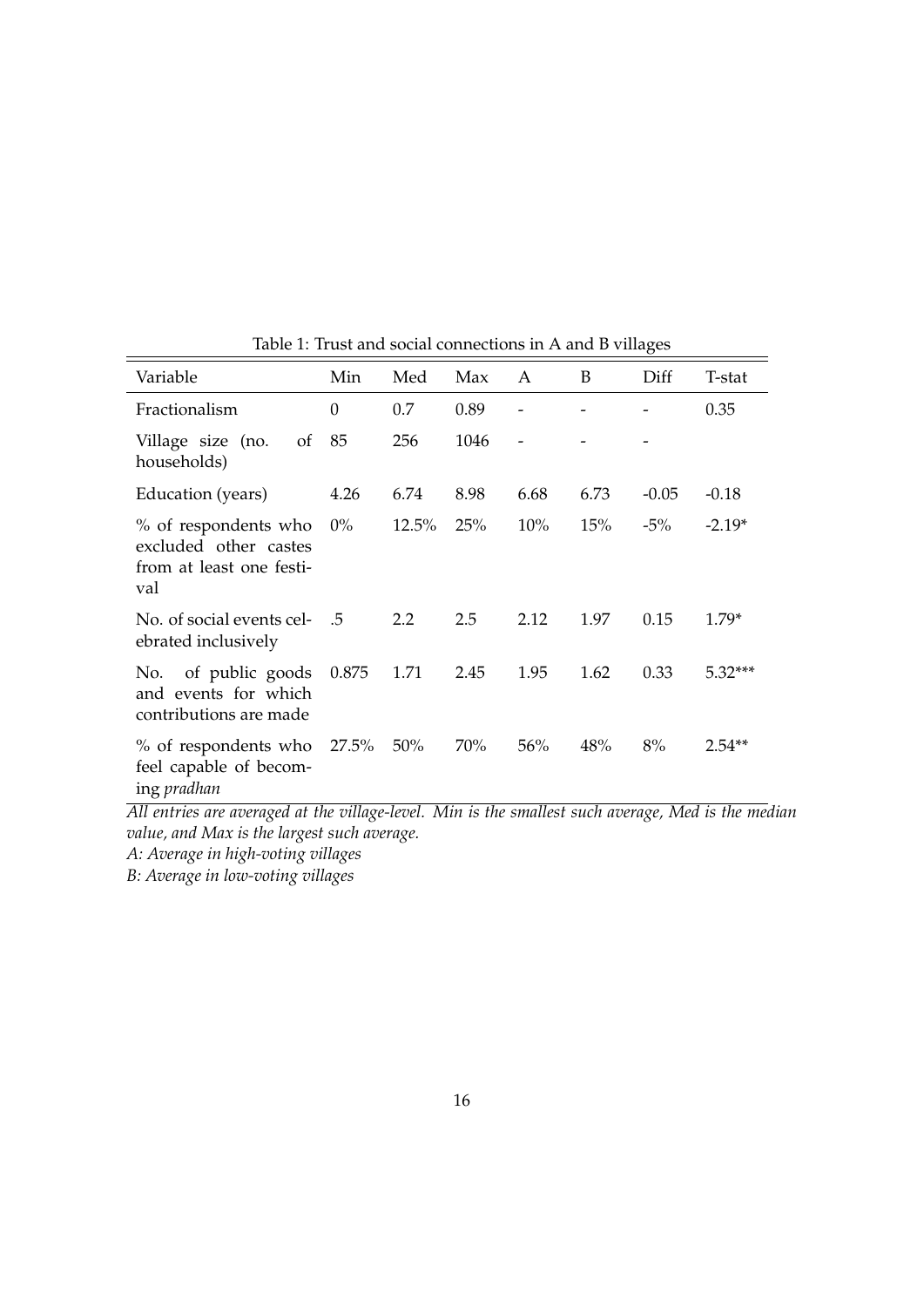| Variable                                                                               | Min    | Med   | Max  | A    | B            | Diff   | T-stat   |
|----------------------------------------------------------------------------------------|--------|-------|------|------|--------------|--------|----------|
| % of respondents who<br>feel they would make<br>good pradhans                          | $50\%$ | 67%   | 89%  | 73%  | 65%          | 8%     | $2.18**$ |
| of professions 2.28<br>No.<br>trusted                                                  |        | 2.64  | 3.08 | 2.72 | 2.56         | .16    | $1.92*$  |
| % of respondents who<br>feel that luck is partly<br>to blame for bad out-<br>comes     | $10\%$ | 30%   | 50%  | 29%  | 32%          | 3%     | $-.91$   |
| % of respondents who 28%<br>believe that people get<br>the respect they de-<br>serve   |        | 44%   | 63%  | 44%  | 45%          | $-1\%$ | $-.35$   |
| No. of schemes known                                                                   | 2.31   | 3.125 | 3.5  | 3.12 | 2.99         | .14    | 1.64     |
| No. of schemes yield-<br>ing benefits to the re-<br>spondent                           | .38    | 1.03  | 1.68 | 1.13 | $\mathbf{1}$ | .13    | $2.05**$ |
| of schemes that<br>No.<br>the respondent believes<br>yields benefits to the<br>village | 1.9    | 2.67  | 3.33 | 2.7  | 2.56         | .14    | 1.31     |
| How easy it is to get $-1$<br>things done                                              |        | .35   | 1.94 | .56  | .15          | .41    | $1.71*$  |

Table 2: Empowerment and government schemes in A and B villages

*All entries are averaged at the village-level. Min is the smallest such average, Med is the median value, and Max is the largest such average.*

*A: Average in high-voting villages*

*B: Average in low-voting villages*